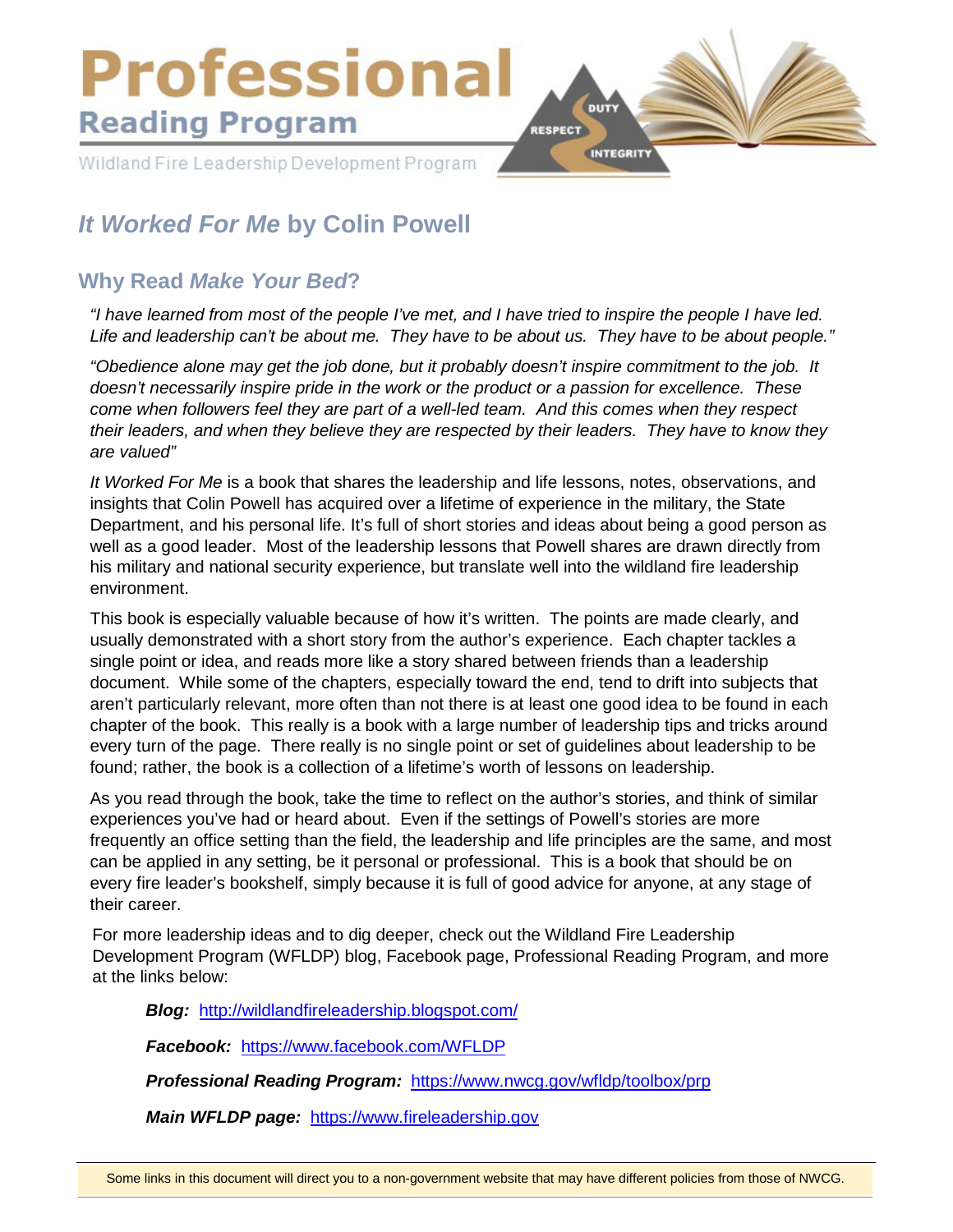# *It Worked For Me* **Discussion Questions**

#### **Part One: The Rules**

Most of the examples in the book are from the author's military and political experience in what could be called "upper management." How can these examples be translated and put to use on the fireline or other wildland fire leadership setting? Which of Powell's 13 Rules stood out to you? Why? Do you see any common ground with good leaders you know? How about in your leadership style/method?

#### **Part Two: Know Yourself, be Yourself**

Oftentimes fire leaders discount kindness and empathy as soft words for weakness in a leader. What is Powell's attitude about kindness and leadership? Does it make for a weaker or stronger leader? Why? Chapters eight and nine talk about how the military can work to diversify an individual's experience and knowledge. How can you work to diversify your own knowledge and experience? The chapters also talk about "growing leaders." How can we in the wildland fire organization "grow" leaders? At what levels? How can a firefighter type 1 (FFT1) grow leaders compared to a fire management officer (FMO)?

#### **Part Three: Take Care of the Troops**

How do you approach trust when entering a new leadership role (FFT1, ICT4, DIVS, etc) with people you may not know well or even at all? How do you earn respect as a leader? How does Powell talk about addressing differing personalities and leadership skill sets in his organization? How can you work with your group of differing personalities and skill sets? How are those differing skill sets needed within your fire organization?

#### **Part Four: Fast Times in the Digital World**

Leadership often involves keeping up with technology. How should a leader look at technology as a part of leadership? How has technology changed how we in the fire environment do our jobs in the past 100 years? 50 years? 10 years? What are some potential downsides to keeping up with the latest and greatest advances? In chapter 20, Powell talks about speaking to different audiences during media interviews and briefings. While his examples are pretty specific to the political and military side of government, how does that idea of being aware of who your audience is apply to wildland fire leadership? For example, a fire leader could have an audience that consists of: 1) the people you talk to directly; 2) the people watching and listening to you talk with others; 3) other crews and groups within your organization. The thing to consider is that your words and actions will travel beyond your immediate circle… What audiences do you have in your leadership role? In your followership role? How can Powell's 15 points on how to deal with the press apply to fire leadership?

### **Part Five: Getting to 150 Percent**

What parts of the author's tips for his new aides stood out to you as being relevant in a wildland fire setting? How can "one team, one fight" apply in our interagency fire community? How can it apply within your own organization? What does the story of Pee